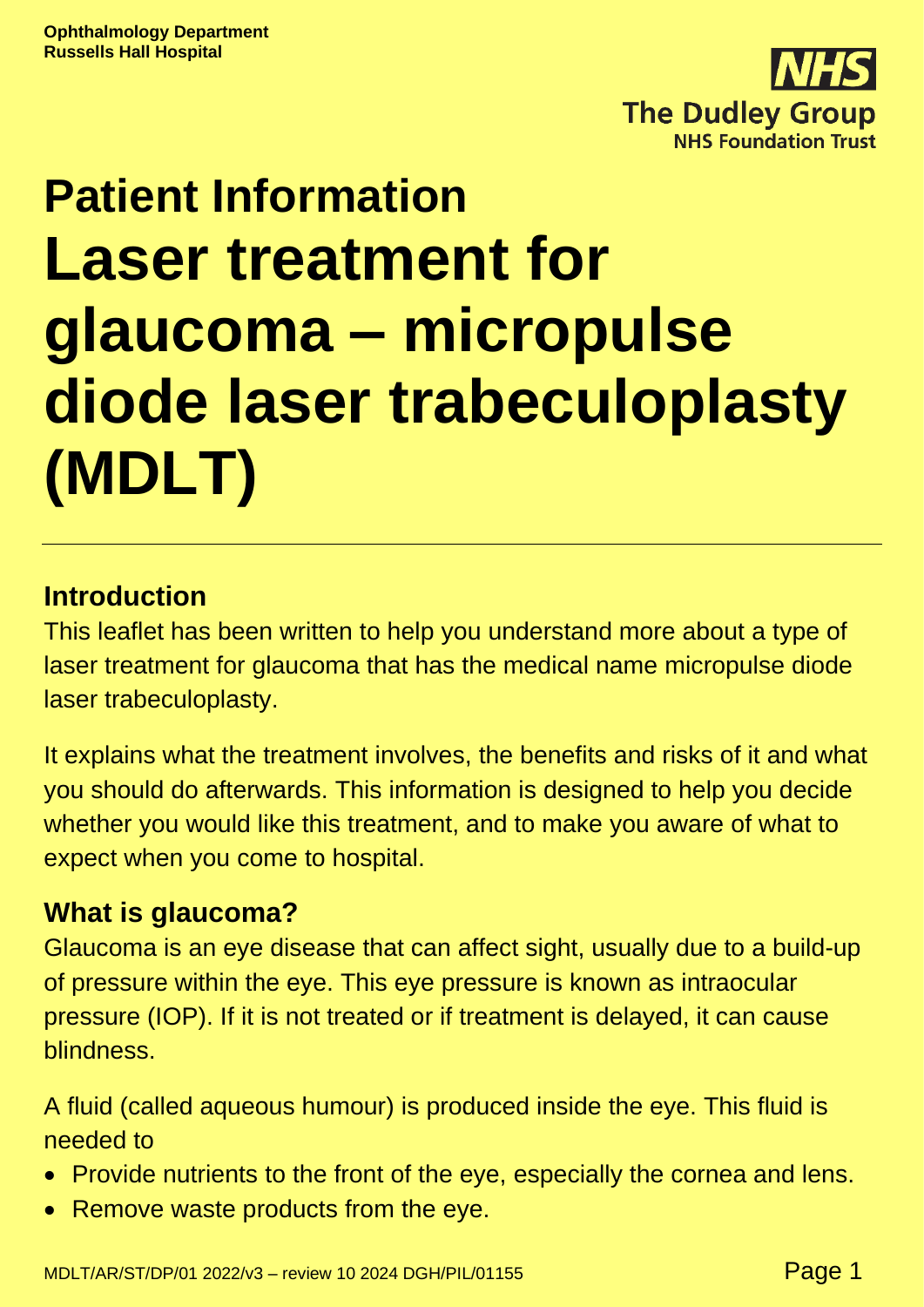The fluid drains mainly through a structure called the trabecular meshwork. This meshwork lies inside the eye in the angle where the cornea meets the iris. The normal pressure in the eye is between 10 and 21 millimetres of mercury (mmHg). If for any reason the fluid is blocked and cannot normally get out, the pressure can rise and glaucoma may occur.

#### **What treatment options and alternatives are there?**

There are various treatment options, including tablets, eye drops, laser treatment and drainage surgery, which includes; trabeculotomy, iStent, trabeculectomy and glaucoma tube surgery. Your consultant will discuss all the possible options with you and you can decide which option you prefer. Eye drops and laser trabeculoplasty are by far the most commonly used initial treatments.

You do not have to have treatment – it is ultimately your decision. However, if glaucoma is not treated, it may eventually cause blindness.

Please note that almost all glaucoma treatments and procedures, including laser treatments, are used to control / slow down glaucoma and not to improve your vision.

**Once vision is lost from glaucoma, you cannot get it back. All treatment for glaucoma is aimed at slowing down the rate of progression of glaucoma, to reduce the risk of complete blindness during your lifetime.**

### **What is MDLT?**

A laser is used to treat the trabecular meshwork to improve drainage of eye fluid through the meshwork. The aim of this treatment is to reduce pressure in your eye.

The advanced laser system is used to target only the melanin-rich (pigmented) cells in the drainage channel of the eye. This means that only these cells are affected and the surrounding tissue is left intact and unharmed (please see figure 1 on the next page). This gentle laser treatment activates the body's own immune system to clear the affected cells.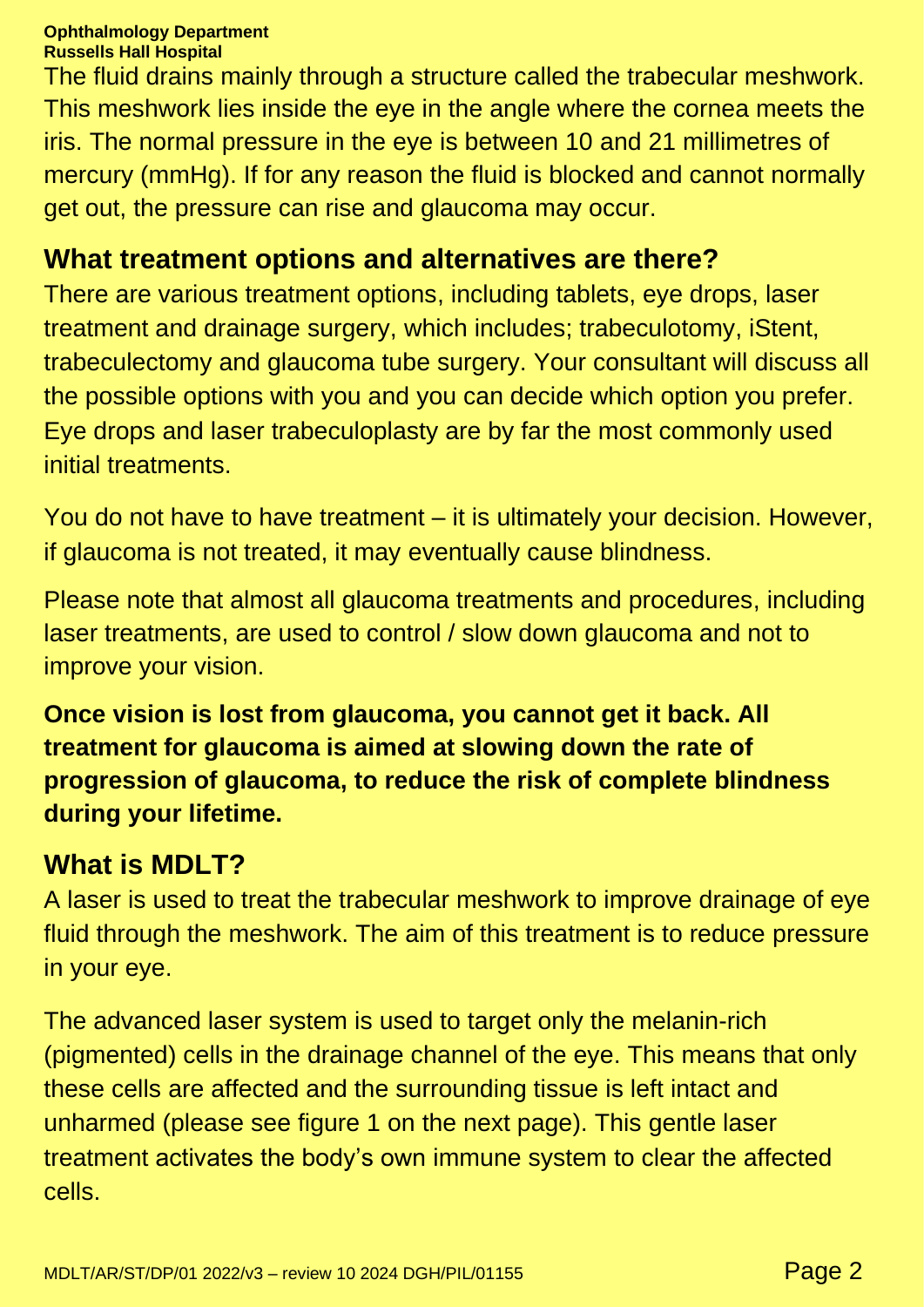It is not a permanent treatment, and it may need to be repeated in the future to continue to control eye pressure effectively.



Figure 1 shows the MDLT treatment.

## **Why is this treatment recommended?**

It is often recommended as an option for patients who

- Have raised eye pressure and who are at risk of glaucoma.
- Have a type of glaucoma called open-angle glaucoma where there is resistance to fluid draining out at the trabecular meshwork.
- Have glaucoma that continues to get worse despite using eye drops.
- Cannot use eye drops.
- Do not want or who cannot have other types of glaucoma treatment.
- Have glaucoma where other treatments have not been fully effective.

#### **What are the benefits?**

MDLT can lower raised pressure in the eye (IOP) without the side effects or difficulty of taking eye drops. The treatment is particularly suitable for people who cannot correctly use, or are intolerant to glaucoma medications. It can also be used alongside medication to give a better IOP-lowering effect.

MDLT has the advantage of not causing any damage to the tissue treated. It is a flexible treatment option and can be repeated if necessary, if you wish.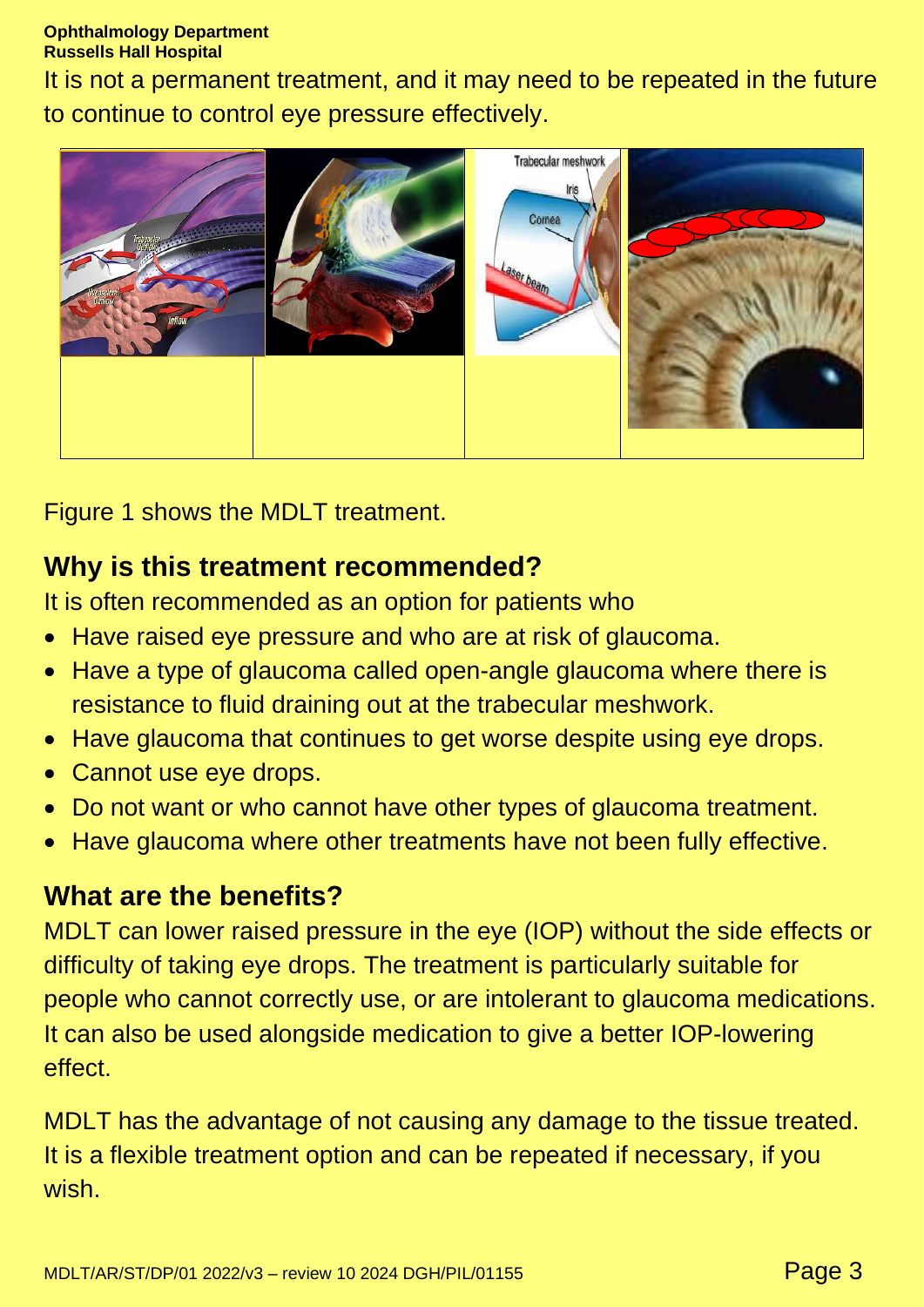**How successful is it at lowering intraocular pressure (IOP)?** Studies show that there is a success rate of about 75 per cent for MDLT, which is about three out of every four patients. Most patients responded well to the treatment, but others did not respond at all.

Usually, we cannot predict how well the laser will work as it depends on how severe your glaucoma is and what type you have, as well as the individual characteristics of your eye.

It may take from a few weeks to a few months to see how your eyes have responded to the MDLT treatment. If your eye pressure does not decrease enough after the first treatment, you might need to have more laser treatment approximately three months later, or you might need to use some additional eye drops.

The effects of the laser treatment may wear off in time – about half of all treatments stop working after five years. However, the treatment can be repeated as required.

#### **What are the risks?**

As with all forms of treatment, MDLT carries some risks and complications. It is important that we tell you about these risks so that you have the information you need to make a decision about it.

MDLT is seen as a safe and effective treatment; however, there are some rare side effects that may occur:

- Your vision may be blurred for a few hours after the treatment. However, the chance of your vision being permanently affected from MDLT is extremely small. If you are concerned that your vision is not returning to normal, please contact the Urgent Referral Clinic. Due to this, you are also advised not to drive yourself to the hospital, as you may be unable to drive home.
- It is possible that the pressure in your eye may increase immediately after the treatment. We will give you special eye drops to prevent this from happening.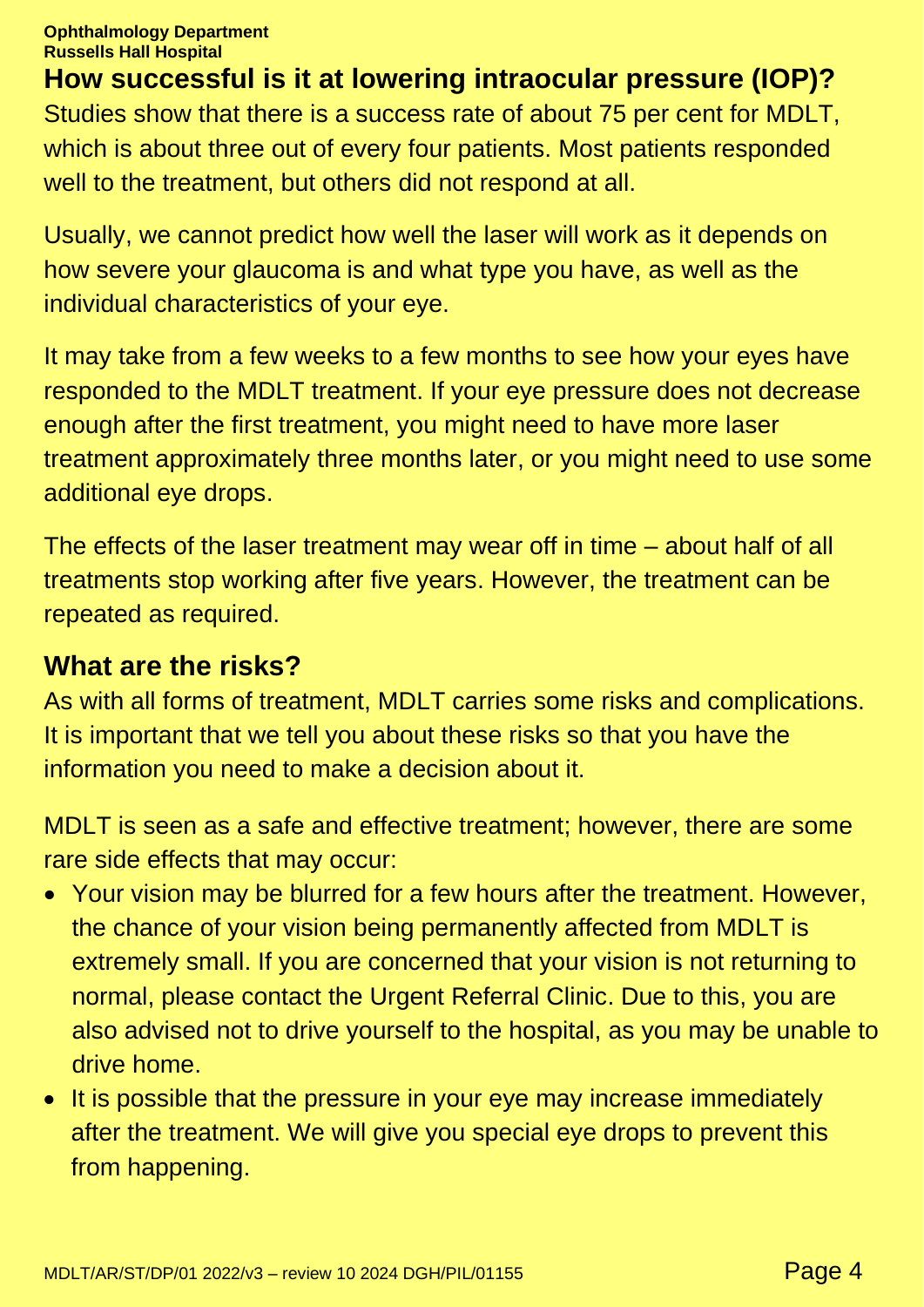Other complications may include inflammation, unstable eye pressure, a headache, iritis (inflammation of the iris in your eye), swelling of the cornea, conjunctivitis or eye pain.

#### **What happens before the treatment?**

If you are using certain anti-glaucoma eye drops, they may interfere with the effectiveness and success of the MDLT treatment. Therefore, you may be asked to stop them for at least four weeks before the treatment, and may not use them after the laser treatment.

The drops you may be asked to stop are latanoprost 0.005 per cent (Xalatan), bimatoprost 0.01 per cent or 0.03 per cent (Lumigan), tafluprost (Saflutan) or travaprost 0.004 per cent (Travatan). Some of these might be used in combination with other drops, so we will give you instructions about these as well.

#### **What happens during the treatment?**

Treatment takes place in the Eye Clinic Outpatient Department. A nurse will check your vision. You will be seen by an eye doctor who will put some drops into your eye to make your pupil small, and to prevent and reduce the possible pressure spiking effect of the laser. These drops might take up to half an hour to work and may cause temporary brow ache and a headache.

The doctor will also explain the treatment to you and discuss any concerns or questions you may have with you. If you are happy to proceed with the treatment, you will need to sign a consent form.

After this, you will need to sit in front of the laser machine (see figure 2 on the next page). This looks similar to the slit lamp used to examine your eyes in clinic. The eye doctor will put anaesthetic drops into your eye to numb the front of it. These drops may sting slightly for a few seconds before the front of your eye goes numb.

The eye doctor will then put a special lens, a bit like a contact lens, against the front surface of your eye. This is not painful but it may feel a little strange, and rarely, in some cases, it may cause some redness or irritation in your eye.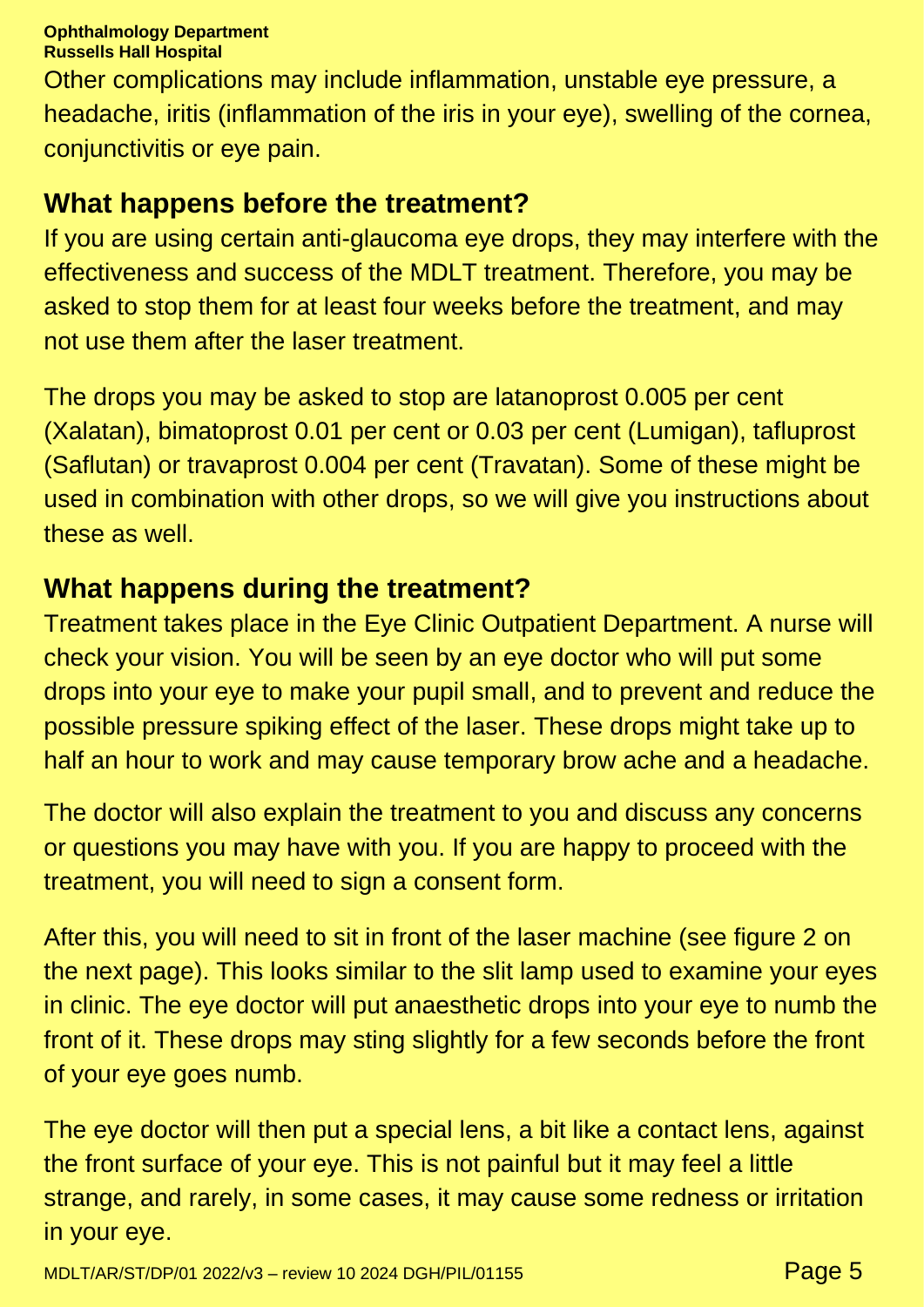It is very important for you to be seated comfortably with your chin on the chin rest of the laser machine. You will need to have your forehead pressed against the forehead band of the machine. **You must stay very still during the laser treatment. Any movement may defocus the laser and it may not work as well as it could.**



Figure 2 shows:

- **A.** Micropulse diode laser console.
- **B.** Slit lamp attachment / setup.

**C.** The area of laser application to the trabecular meshwork (drainage channel of the eye).

During the laser treatment, you may see some flashes of light and hear clicking noises. Most people tolerate the laser treatment well, but some may feel slight discomfort.

### **How long does it take?**

The treatment itself takes between 15 and 20 minutes; however, the whole visit may take a few hours.

### **What happens after the treatment?**

The doctor will put some more pressure-lowering drops into your eye at the end of the laser treatment and will re-check your eye pressure up to one hour later.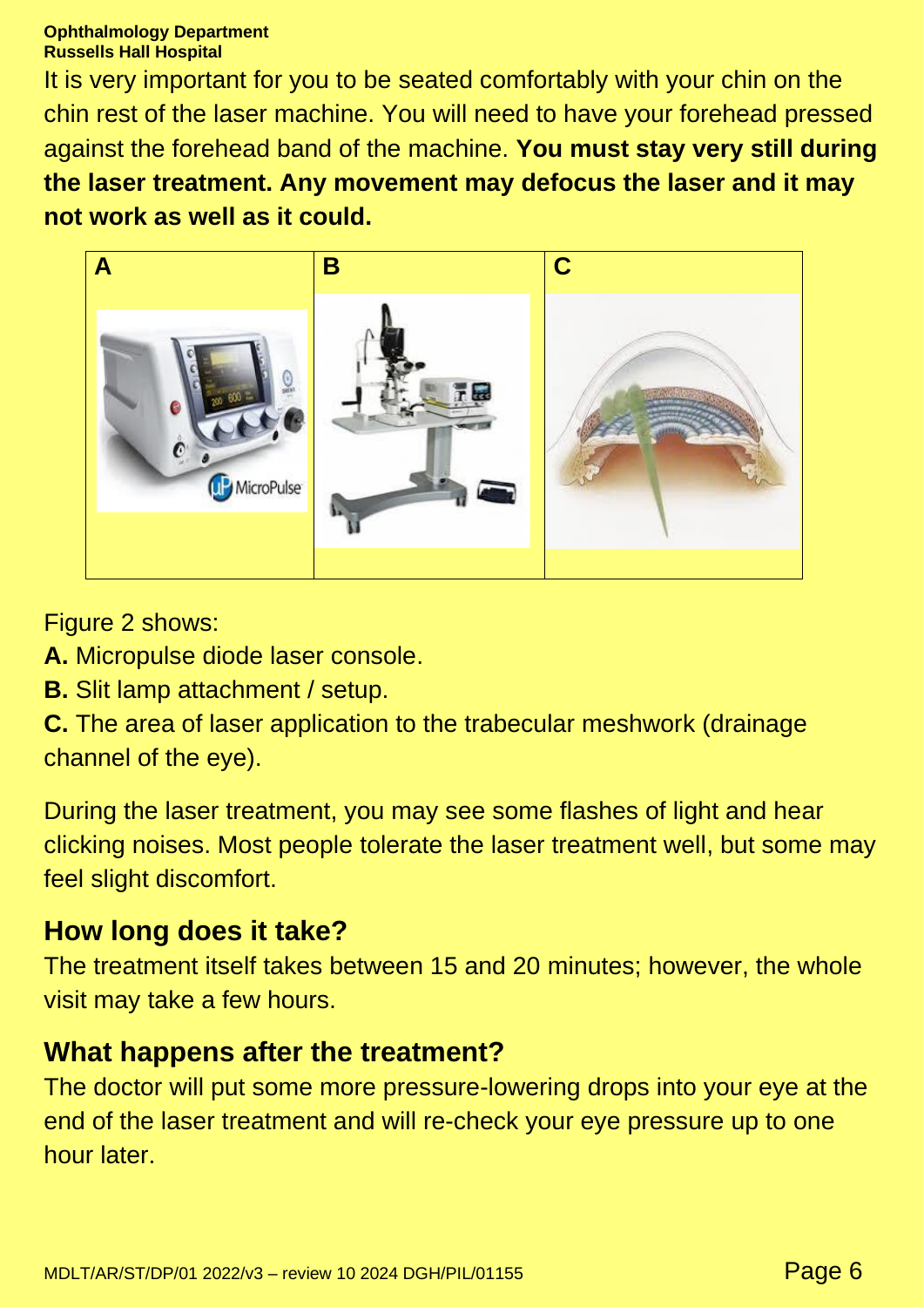#### **Follow up**

We will make an appointment for you to come back to the Eye Clinic, usually within **four weeks** of your treatment. This follow-up appointment is to check your eye pressure and that your eye is settling after the treatment.

# **What should I look out for at home?**

If you have any of the following after treatment:

- Reduced vision or loss of vision.
- Severe pain that does not go away.
- Any abnormal discharge from your eye, especially if it is increasing. Please contact the **Urgent Referral Clinic** team at Russells Hall Hospital Eye Clinic on **01384 456111 ext. 3633.**

# **Can I find out more?**

You can find more information on glaucoma, the risk of blindness from glaucoma and various treatment options from the following websites:

<http://www.glaucoma-association.com/>

<http://www.glaucoma-association.com/about-glaucoma/what-is-glaucoma>

[http://www.nei.nih.gov/health/glaucoma/glaucoma\\_facts.asp](http://www.nei.nih.gov/health/glaucoma/glaucoma_facts.asp)

[http://www.rnib.org.uk/eyehealth/eyeconditions/eyeconditionsdn/Pages/glau](http://www.rnib.org.uk/eyehealth/eyeconditions/eyeconditionsdn/Pages/glaucoma.aspx) [coma.aspx](http://www.rnib.org.uk/eyehealth/eyeconditions/eyeconditionsdn/Pages/glaucoma.aspx)

<http://en.wikipedia.org/wiki/Glaucoma>

<http://www.nice.org.uk/guidance/cg85/ifp/chapter/About-this-information>

<https://www.rcophth.ac.uk/patients/glaucoma/>

# **What if I have any problems or questions after reading this leaflet?**

**If there is anything you do not understand, or you are concerned or worried about any part of the treatment, contact:**

The **Urgent Referral Clinic** team at Russells Hall Hospital Eye Clinic on **01384 456111 ext. 3633** (9am to 4.30pm, Monday to Friday).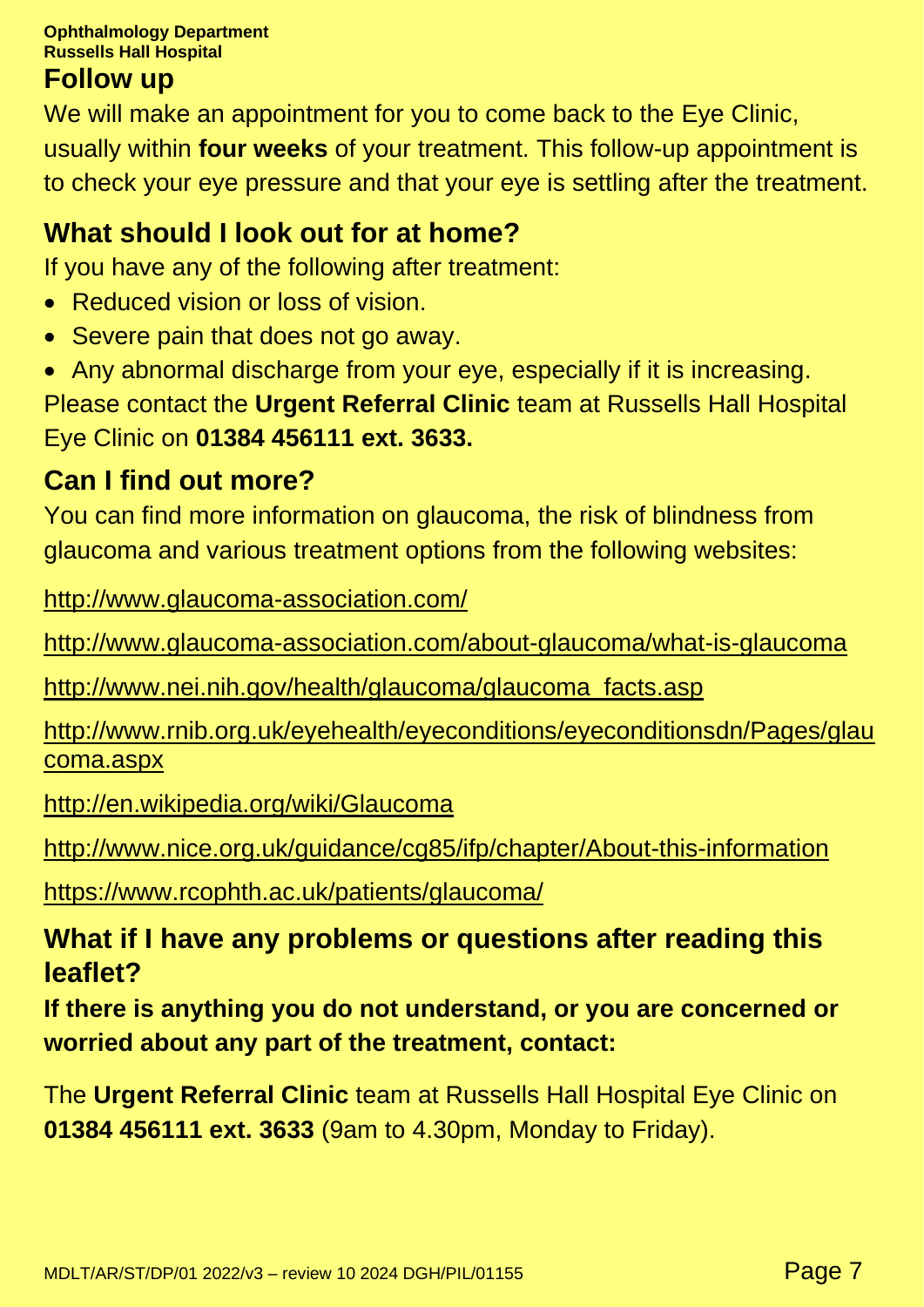# **Eye emergency, out of hours**

In case of an eye emergency after the closing hours of the Eye Clinic at Russells Hall Hospital (including weekends and bank holidays), please contact:

# **Birmingham and Midland Eye Centre** on **0121 507 4440**

The doctor on call is usually based at the Eye Centre, City Hospital, Dudley Road, Birmingham. They may need to call you back, and if necessary, they will arrange for you to visit them.

**Note:** the information in this booklet is provided for information only. The information found is **not** a substitute for professional medical advice or care by a qualified doctor or other health care professional. **Always** check with your doctor if you have any concerns about your condition or treatment. This is only indicative and general information for the procedure. Individual experiences may vary and all the points may not apply to all patients at all times. Please discuss your individual circumstances with your eye doctor.

# **Author**

Mr Akash Raj, MD, MRCS, DRCOphth, FRCS, FRCOphth Consultant ophthalmologist (glaucoma lead)

# **Reference**

Fea AM, Bosone A, Rolle T, Brogliatti B and Grignolo FM (2008). Micropulse diode laser trabeculoplasty (MDLT): A phase II clinical study with 12 months follow-up.

Clin Ophthalmol. 2(2):247-252.

# **This leaflet can be downloaded or printed from:**

<http://dgft.nhs.uk/services-and-wards/ophthalmology/>